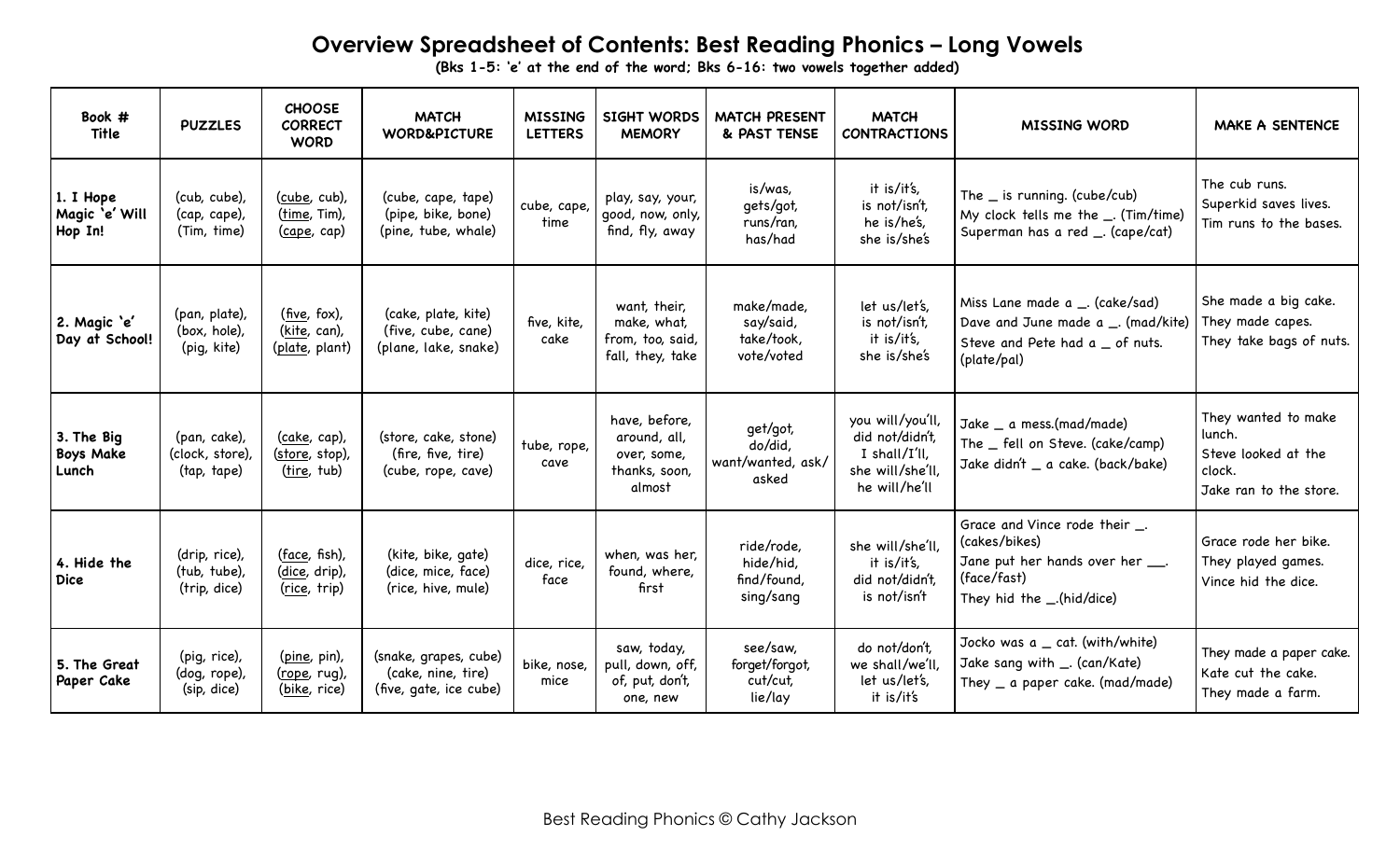## **Overview Spreadsheet of Contents: Best Reading Phonics – Long Vowels**

| Book #<br><b>Title</b>                | <b>PUZZLES</b>                                | <b>CHOOSE</b><br><b>CORRECT</b><br><b>WORD</b> | <b>MATCH WORD</b><br><b>&amp;PICTURE</b>                                | <b>MISSING</b><br><b>LETTERS</b> | <b>SIGHT WORDS</b><br><b>MEMORY</b>                                  | <b>MATCH PRESENT</b><br>& PAST TENSE                             | <b>MATCH</b><br><b>CONTRACTIONS</b>                                   | <b>MISSING WORD</b>                                                                                                                | <b>MAKE A</b><br><b>SENTENCE</b>                                                     |
|---------------------------------------|-----------------------------------------------|------------------------------------------------|-------------------------------------------------------------------------|----------------------------------|----------------------------------------------------------------------|------------------------------------------------------------------|-----------------------------------------------------------------------|------------------------------------------------------------------------------------------------------------------------------------|--------------------------------------------------------------------------------------|
| 6. They Wanted<br>to Paint            | (ran, rain),<br>(tent, sheep),<br>(sit, rice) | (paint, pan),<br>(three, tree),<br>(boat, bun) | (paint, coat, queen)<br>(rain, train, goat)<br>(jeans, sail, boat)      | rain,<br>boat<br>sail            | about, togeth-<br>er, walking,<br>talking, always,<br>after, three   | drink/drank,<br>flies/flew, cheer/<br>cheered, paint/<br>painted | let us/let's,<br>do not/don't,<br>is not/isn't,<br>did not/didn't     | The class wanted to $\_\_$ . (pan/paint)<br>The  fell on the train. (ran/rain)<br>Gail's cat drank. _ with the queen.<br>(the/tea) | Gail painted a cat.<br>Danny painted a train.<br>The turtle wore jeans.              |
| 7. Bouncing,<br><b>Bouncing</b>       | (bed, bead),<br>(trip, mice),<br>(pot, roar)  | (road, rod),<br>(mice, men),<br>(toad, pot)    | (toad, road, feet)<br>(wheel, tree, mice)<br>(nose, face, rope)         | toad<br>road<br>tail             | what, over,<br>once, around,<br>your                                 | put/put,<br>bounce/bounced,<br>stop/stopped,<br>skate/skated     | what is/what's,<br>it is/it's,<br>let us/let's,<br>is not/isn't       | Bounce down the _. (roar/road)<br>She runs in $a$ _(ran/race)<br>Put your _ up! (feet/fell)                                        | The toad bounced up.<br>He bounced over the<br>swing.<br>The boy stopped bouncing.   |
| 8. Don't Worry!                       | (rod, road),<br>(ran, rain),<br>(cat, face)   | (rain, ran),<br>(tail, train),<br>(leaf, feet) | (coat, seal, three)<br>(soap, door, pour)<br>(five, rain, plate)        | coat<br>seal<br>leaf             | her, worry,<br>gave, cold,<br>never                                  | give/gave,<br>feel/felt,<br>hold/held,<br>don't/didn't           | here is/here's,<br>will not/won't,<br>do not/don't,<br>did not/didn't | He gave the raincoat to $a$ _.<br>(bell/seal)<br>Mom _ him a map. (gave/grapes)<br>She gave him a winter _. (coat/goat)            | Here's a raincoat.<br>Mom gave him a winter<br>coat.<br>I'll never feel unloved.     |
| 9. Were There<br><b>Many Animals?</b> | (cub, cape),<br>(coat, cot),<br>(pan, paint)  | (bead, bed),<br>(sail, sip),<br>(qoat, dog)    | (sheep, beaver, deer)<br>(loaf, leaf, feet)<br>(snake, roar, boat)      | goat<br>hive<br>gate             | open, were,<br>there, any,<br>many, where,<br>myself, walked,<br>own | send/sent,<br>cry/cried,<br>fall/fell,<br>have/had               | cannot/can't,<br>you are/you're,<br>did not/didn't,<br>do not/don't   | The ribbon was _. (white/will)<br>Were there any _? (shall/sheep)<br>I took the _ to the forest. (deer/<br>desk)                   | I opened the big box.<br>I fell off the ladder.<br>The toys came alive.              |
| 10. George and<br>Fudge               | (pin, pine),<br>(can, cane),<br>(plant, page) | (mule, men),<br>(page, pig),<br>(stage, sub)   | (page, cage, stage)<br>(chair, stairs, hair)<br>(bridge, fridge, hinge) | soap<br>page<br>cage             | one, air, after,<br>long, found,<br>walked                           | shoot/shot,<br>throw/threw,<br>stick/stuck,<br>begin/began       | I have/I've,<br>I am/I'm,<br>she will/she'll,<br>you are/you're       | George had a magic _. (make/kit)<br>Everything looked _. (hug/huge)<br>He almost fell _. (twice/twig)                              | George took a pencil.<br>Fudge ran after the<br>blueberry.<br>George found the page. |